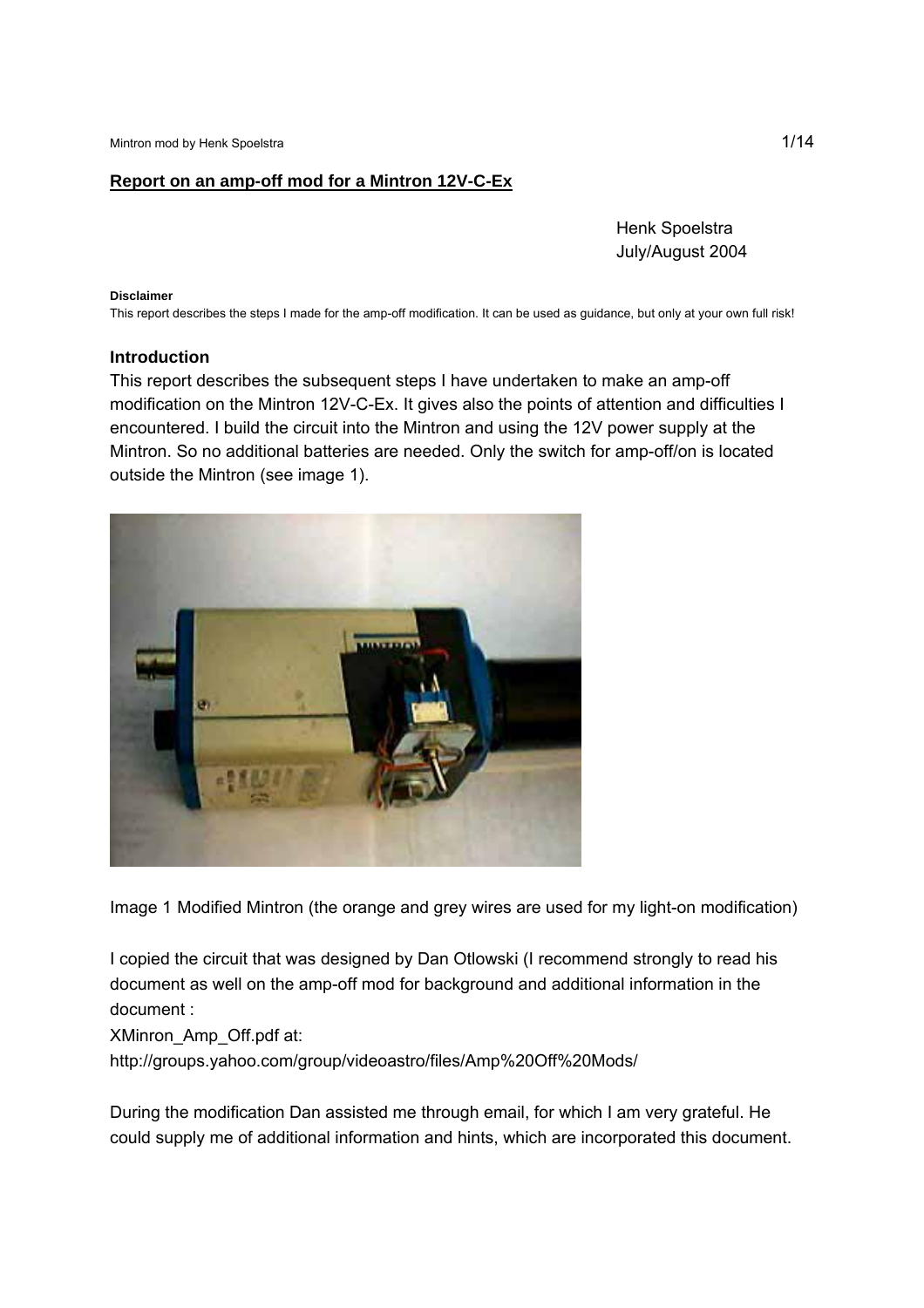#### **Most difficult steps**

I found the following steps the most difficult in the amp-off mod:

- soldering the wires from the amp-off circuit to the timing circuit at the Mintron (see the image in the Otlowski document). There is a very tiny capacitor to which a wire needs to be soldered. There is a potential danger of damaging the capacitor or shortcircuit the capacitor by too much solder. Also soldering the other wire to pin 19 at the Mintron board was hard, as I could not make a good soldering connection at first. I needed a fixed high magnifying lens in order to see what and where I was soldering. Also I needed to file my soldering iron to a sharp and tiny tip.
- cutting pin 9 of the CCD.

I did this with a tiny jigsaw blade. That went really easy until the very last stroke. During cutting through the last piece of metal one tooth of the jigsaw got stuck behind the pin and with the last stroke I almost broke off the pin. It bent a little bit, but I did not bend it back in order not to break it off. So I think cutting with a jigsaw blade is easy until the very last piece of metal left. Next time I would cut off the very last part by other means.

### **The circuit**

As earlier stated I copied the circuit from Dan Otlowski. Dan Otlowski used a  $4 \times 1.5V = 6V$ battery power supply for the circuit. Instead I used a 12V-to-5V-power regulator, so I could use the 12V power supply to the camera. Furthermore Dan Otlowski added some dipswitches to test with different zener diodes. I made the circuit with only one zener diode and one switch.

The circuit is given in appendix I.

#### **The electronic components**

For the circuit the following components are needed:

### Wires (thin)

I used wires with a diameter of about 1 mm (including insulation). For the wire connecting to Pin 9 I needed a wire with an even smaller diameter in order to feed the wire through the tiny hole in the CCD printed circuit. For the Pin 9 wire I used one of the tiny wires in a telephone cable.

## **Resistors**

*Quality: 1% or 5%*   $2 \times 47 \text{ k}\Omega$  (R2 and R3)

 $1 \times 5 \text{ k}\Omega$  (R1) Linear trim pot's:  $2 \times 2 \text{ M}\Omega$  (R7 and R8)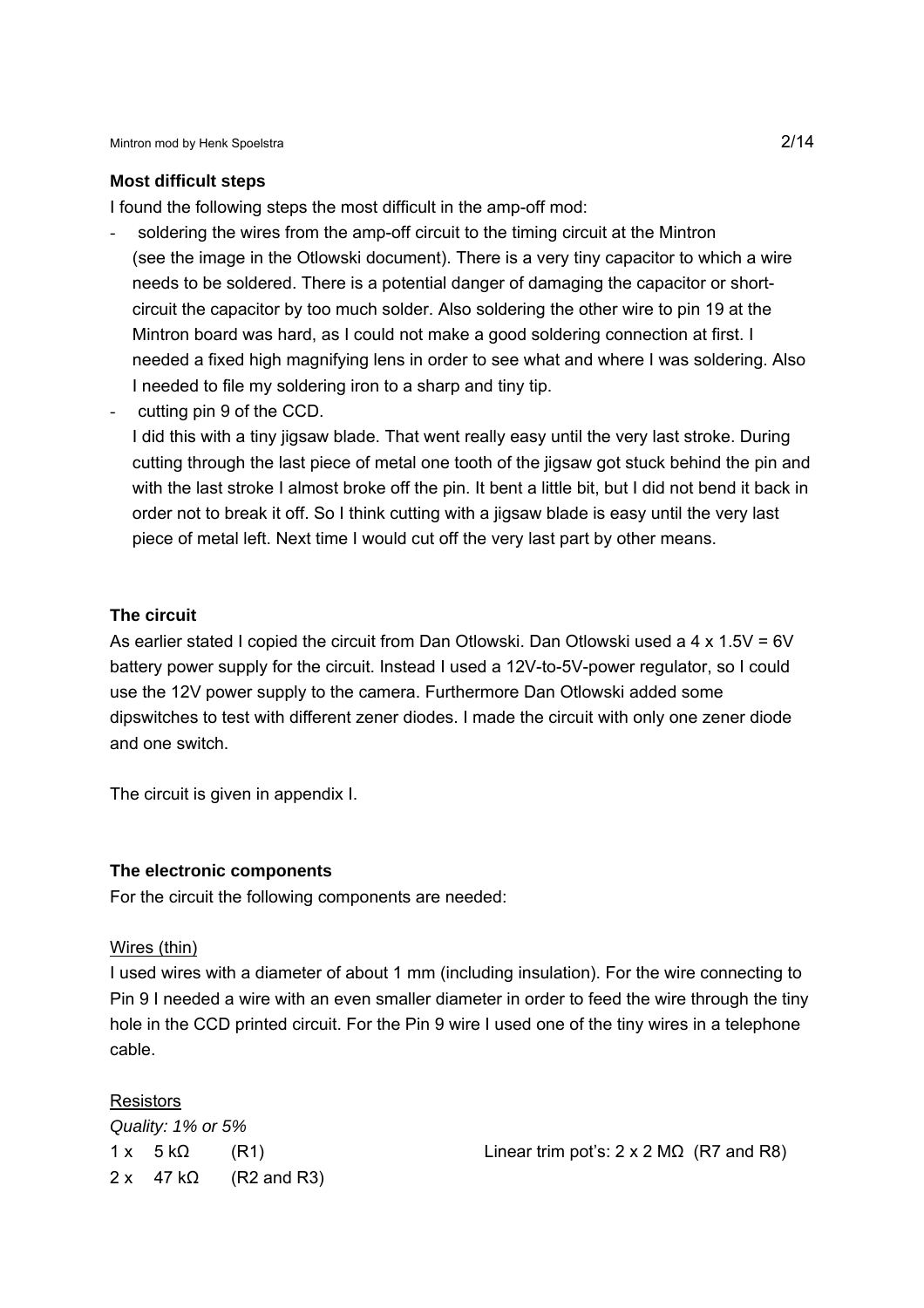Mintron mod by Henk Spoelstra 3/14

 $1 \times 1.5 M\Omega$  (R4)  $1 x 500 kΩ (R5)$  $1 \times 500 \Omega$  (R6)

**Capacitors** 

*Quality: non-polarized hi-quality, dipped types Quality: electrolyte*

1 x 0.68 uF (C2) 1 x 1 uF (C1) 4 x 0,1 µF (C3, C5, C6 and C7)

1 x 0,22 µF (C4)

# IC's

1 x 6N137 (Input – opto IC1) 4 x corresponding IC-sockets

1 x LMC555CN (Delay timer IC2) 1 x LM555CN (Pulse duration IC3)

1 x 4N35 (Output opto IC4)

# Other items

- 1 x 7805 (12V to 5V Power regulator 1 A, IC5).
- *Note: The circuit draws about 20 mA. I tried to use one with smaller rating, but that one exploded.*

- 1 x 1N5237 (8,2V Zener diode)

- 1 x high quality switch single poled or double poled.

I used a double-poled switch, as I wanted to switch off the 12V power supply to the circuit during amp-on. But now I don't think it is really necessary to switch of the 12V. I am now considering implementing a relay to switch amp-on/off. With this relay the length of the wires inside the Mintron can be kept short.

- 1 x breadboard

- a test LED any colour with a limiting resistor (600  $\Omega$ ). I bought a red LED with an additional limiting resistor of 10 k Ω (or 100 k Ω), which I used to replace the green led and limiting resistor at the back of the Mintron camera (see details at the end of this document).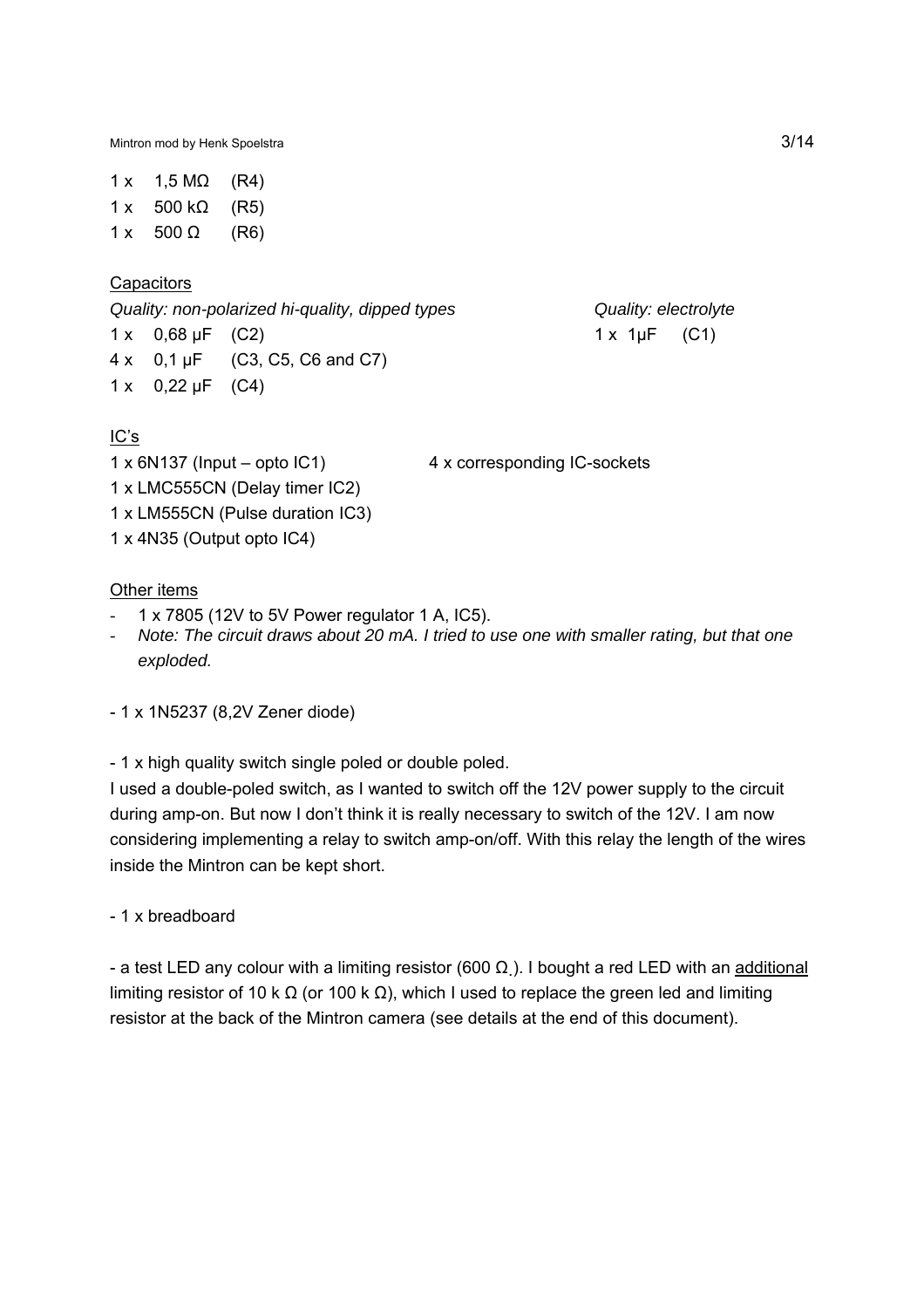# **Physical layout of the circuit and location in the Mintron**

### *Size*

As I wanted to implement the circuit inside the Mintron, I had to place the components on a breadboard with a size of almost  $4 \times 4$  cm  $(1.6 \div 1.6 \div).$ 

# *Physical layout of the components*

The physical layout of the components and connections is shown in appendix II. For the wiring of the components at the other side of the circuit board, I used the mirror image.

# *Soldering and testing of connections*

After soldering all the components (the zener not yet soldered and the IC's not yet placed in their sockets!) I tested with an Ohmmeter if all connections were made according to the circuit diagram in appendix I, and if there were no false short-circuited connections.

# *Location in the Mintron*

I wanted to place the switch for amp-on/off on the location of the auto-iris plug. This plug can be removed without any problem. After building and testing the circuit I placed the circuit inside the Mintron and I came to the discovery that the switch did not fit in the Mintron anymore. Also the screw nut inside the metal casing did not fit in the hole in the support structure. So the circuit had to be placed rather at the rear end of the camera. For this purpose I had to turn the remote control printed circuit 180 degree, so I could use one of the free screw holes. I attached the breadboard to the Mintron by means of the metal strip and hole of the 5V power regulator (see image 2).



Breadboard inside the Mintron

Image 2 Breadboard mounted inside the Mintron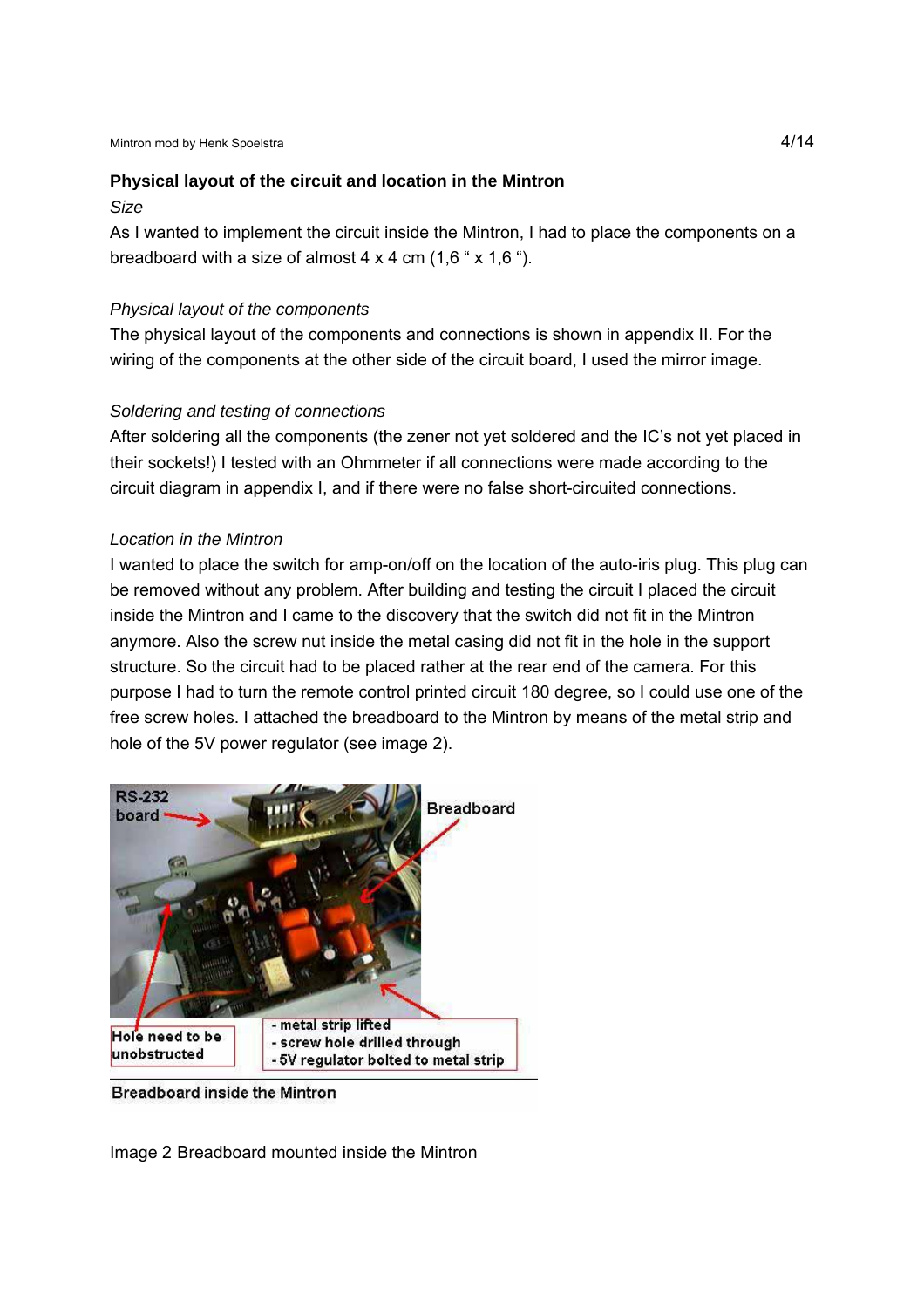After this construction the switch still did not fit in the former auto-iris plughole. So I attached it otherwise (see image 1 at the first page).

**Note:** In the case of modification of a new camera I would rethink/reconstruct the layout, so that I don't have to rotate the RS-232 board and could place the switch at the location of the auto-iris plug.

# **Testing the circuit**

Testing of the circuit was done in the following described order.

# *Checking connections*

Before any other tests I retested the connection wiring according to the circuit diagram in appendix I (IC's not yet placed in their sockets!).

# *Voltage regulator*

First I tested the voltage regulator by applying 12V and checking for 5V output voltage.

# *Timers*

# Checking delay time

For the correct delay time I checked the refresh rate of the Mintron at Sense x128. For this purpose I put the Mintron in full darkness, set the Sense at x128 and waited the amp-glow to appear. After looking at the screen and waiting after the refreshing occurred roughly every 2- 3 seconds I started to count the number of refreshings during 2 minutes and redoing this several times. For my camera (a CCIR/PAL) I counted 46 to 47 refreshings per 2 minutes. So the refresh rate is 2,61 to 2,55 seconds. According to Dan Otlowski the refresh rate for an EIA/NTSC camera is around 2,1 seconds.

The pulse width timer will be set at about 400 ms. As the amplifier must be on some time before read-out, a value of about 200 ms is reasonable. So I came to a delay time of 2,55 – 0,2 (200 ms) = 2,35 seconds (for a EIA camera this value is around 1,9 seconds).

# Delay timer LMC555CN

I first placed the delay timer in its socket (power supply off!!).

An oscilloscope was attached to test point 2 at (pin 3 of the delay timer). I generated a pulse by applying just simply a digital voltmeter to test point 1 (pin 2 of the delay timer) and the other pin of the voltmeter connected to ground. After some trial and error I managed to time the delay and set it to 2,4 s +/- 50 ms with the trim pot R7.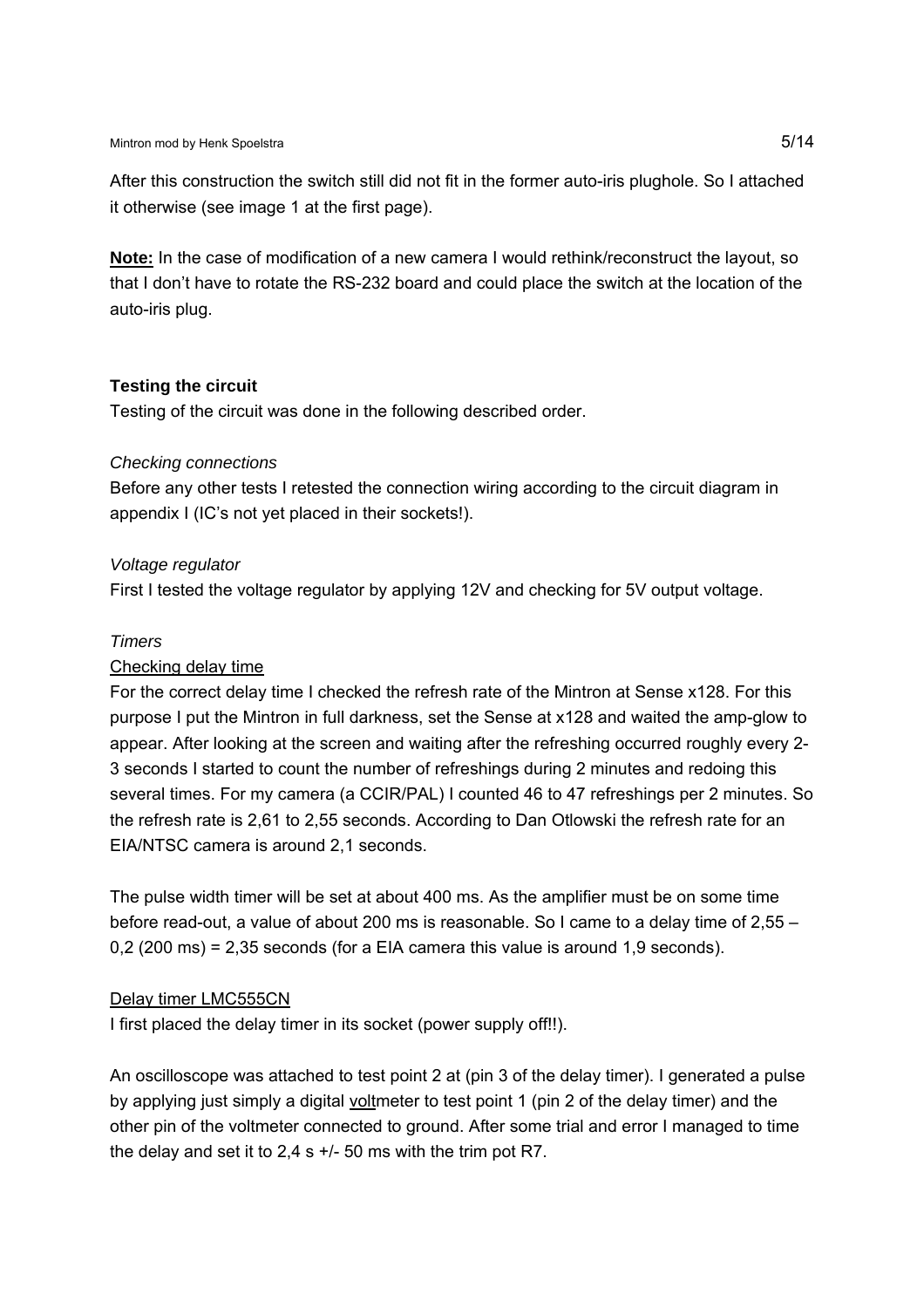## Pulse width timer LM555CN

After placing the LM555CN IC in its socket (power supply off) I attached the oscilloscope at test point 3 (pin 3 of the pulse width timer). After fiddling with the timing and triggering level of the oscilloscope I was able to measure the pulse width (after a delay of 2,4 seconds). The input pulse was generated in the same way and at the same point as described at the delay timer. The pulse width was set at 400 ms +/- 20 ms with R8.

# *Opto-couplers*

# Input opto 6N137

Next I tested the input opto by leaving the oscilloscope at test point 3 and applying 12 V to the input of the opto-coupler (intermittent and manually). +12V was connected to the red wire, which is connected to the 5K resistor at pin 2 of 6N137 (the 5k resistor must be present) and ground to the black wire (pin 3 of 6N137). Every time I applied a short +12V I saw the oscilloscope showing the short pulse.

## Output opto 4N35

The output opto was connected with a red LED with limiting resistor to pin 5 (in such a direction that it would give light) and pin 4 to ground. Next I connected permanently 12 V to the LED. The LED was off in this case.

Then I applied 12 V again to red wire of the input opto. Now the red LED lighted  $\sim$  2.5 seconds later.

The last step was to add the zener diode. After adding the zener, I redid the last test and it showed that the LED was constantly burning at a low light level, but after adding a pulse at the input opto the LED burned at a higher light level during the 400 ms pulse, as it should.

These tests confirmed that the circuit was working well.

# **Connecting the circuit to the Mintron**

### *Cutting pin 9 of the CCD.*

First I studied carefully the images of Dan Otlowski (see his document) in order to locate the correct pin on the CCD to be cut. I checked, checked and rechecked to confirm myself that I had the correct pin.

The cutting I did with a tiny jigsaw blade. That went really easy until the very last stroke. Only I had to take care not to damage the printed circuit board underneath the CCD. During cutting through the last piece of metal one tooth of the jigsaw got stuck behind the pin and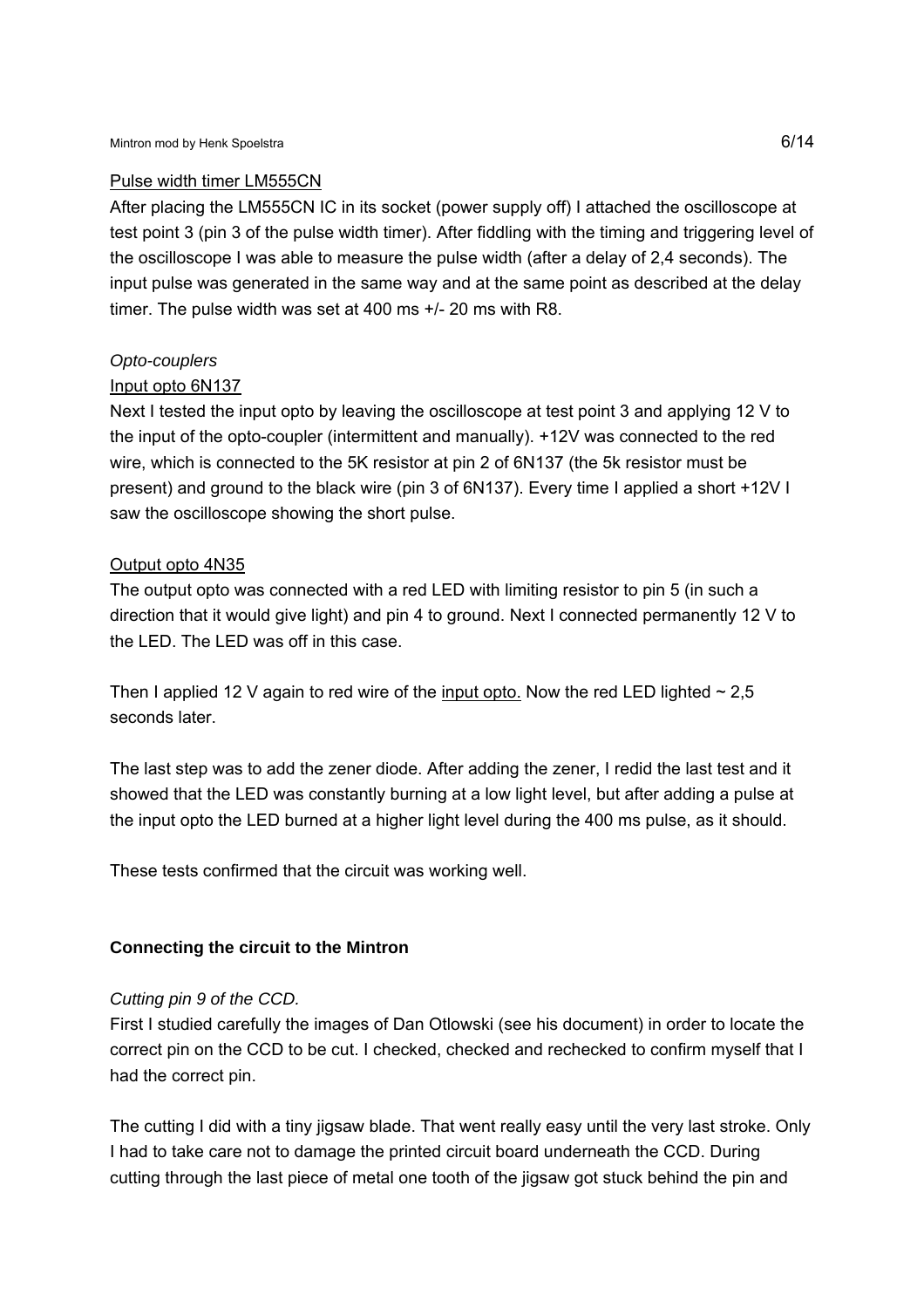with the last stroke I almost broke off the pin. It bent a little bit, but I did not bend it back in order not to break it off. So I think cutting with a jigsaw blade is easy until the very last piece of metal left. Next time I would cut off the very last part by other means.

## *Soldering*

As earlier described this is the most difficult part of the modification. Soldering the two wires (black and red from the input opto) to the timing circuit at the Mintron are the most difficult ones. Soldering the two others to Pin 9 points of the CCD is easy. Refer to the Dan Otlowski document images to see where exactly the wires have to be connected.

## Soldering iron

I used a small soldering iron of which I filed the tip to a long sharp point and then filed under an angle of about 45 degree a small flat part at the tip for the solder (just filing with one or two strokes to make this flat part at the tip).

# Magnifying lens

I needed a high magnifying lens in order to see where I was soldering. I used a 50 mm camera lens and made a temporary construction to have the lens in a fixed position and my hands free. I needed also enough daylight and some additional artificial light.

# Fixation/securing the wires

I found it rather important to secure each individual wire immediate after soldering. At first I secured the wires with insulation tape, but it showed that this is far too unstable. The two wires broke off after one day after manipulating with the printed circuit CCD board. The wires exerted quite some of strain on the components. I discovered that the tiny capacitor to which the red wire was connected was quite loose and I feared that it was broken. Luckily it turned out not to be the case. After considering several methods I found that using cyanoacrylic glue (2-seond glue) is easy, dries quickly and can withstand strain within a few minutes.

# Connection to the timing circuit of the Mintron

The red wire from the opto input IC is connected to the tiny capacitor. There is a potential danger of damaging the capacitor or short-circuit the capacitor by too much solder. I found the best way to proceed was as follows: presoldering the red wire, cutting the soldered end to a small end, making a bend in the wire, positioning it exactly on top of the capacitor and pre-aligning the rest of the wire on the CCD board, so that I could secure the wire immediately with glue after soldering.

Soldering was done quick and short by pressing the soldering iron against the wire, which is on top of the capacitor until the solder is liquid.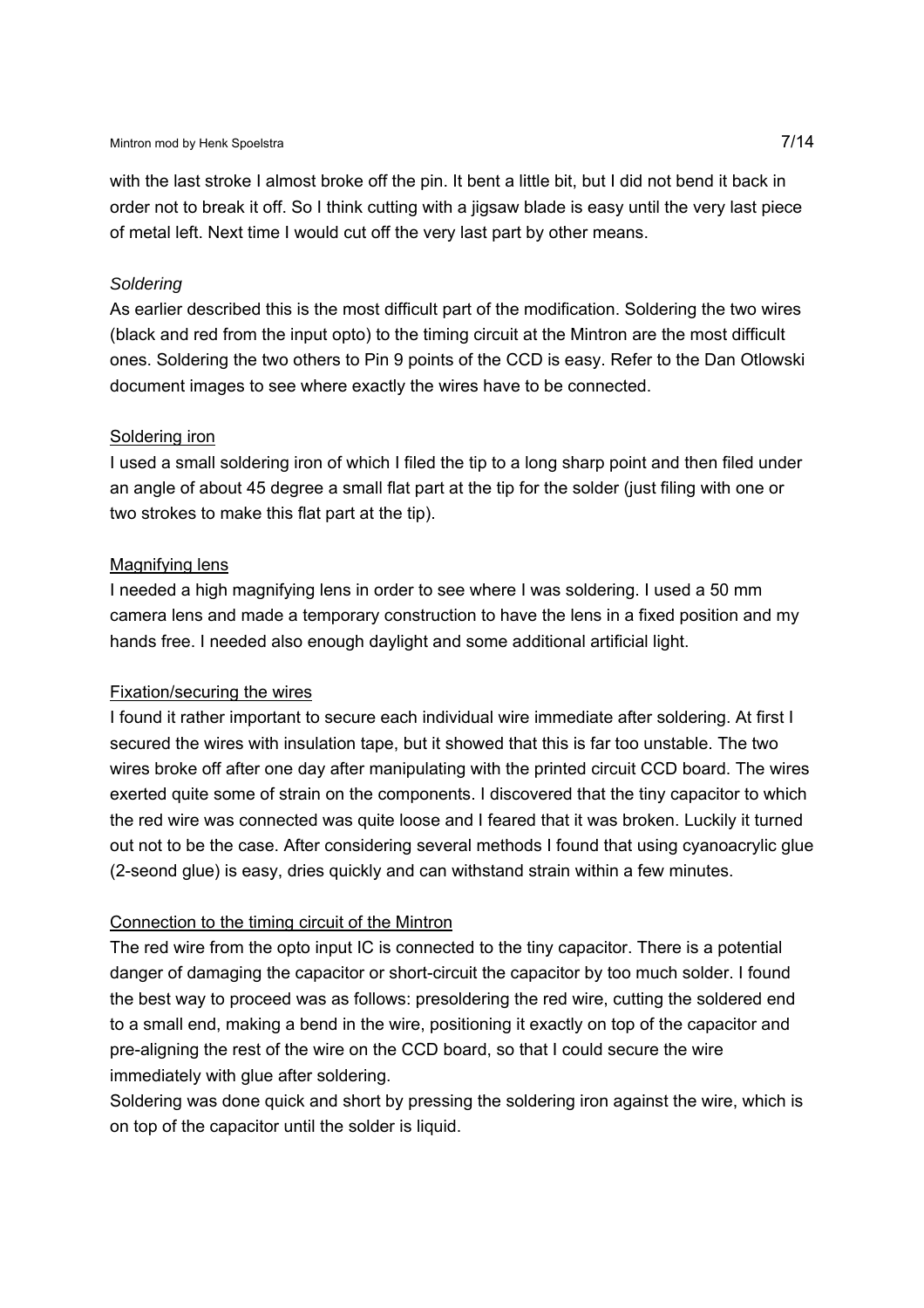Mintron mod by Henk Spoelstra 8/14



Image 3 Wiring connections at the CCD board



Image 4 Glue points at the CCD board

The black wire from the opto input IC is connected to a connection point on the CCD board. I had troubles getting this point soldered. After numerous attempts I found the following solution: taking out some individual twisted strings from the wire leaving three to four individual strings, soldering the end of these strings and adding a little bit of soldering resin to the soldered end of the wire. The amount of soldering resin should really be minimal in order not to have the circuit board flooded with solder.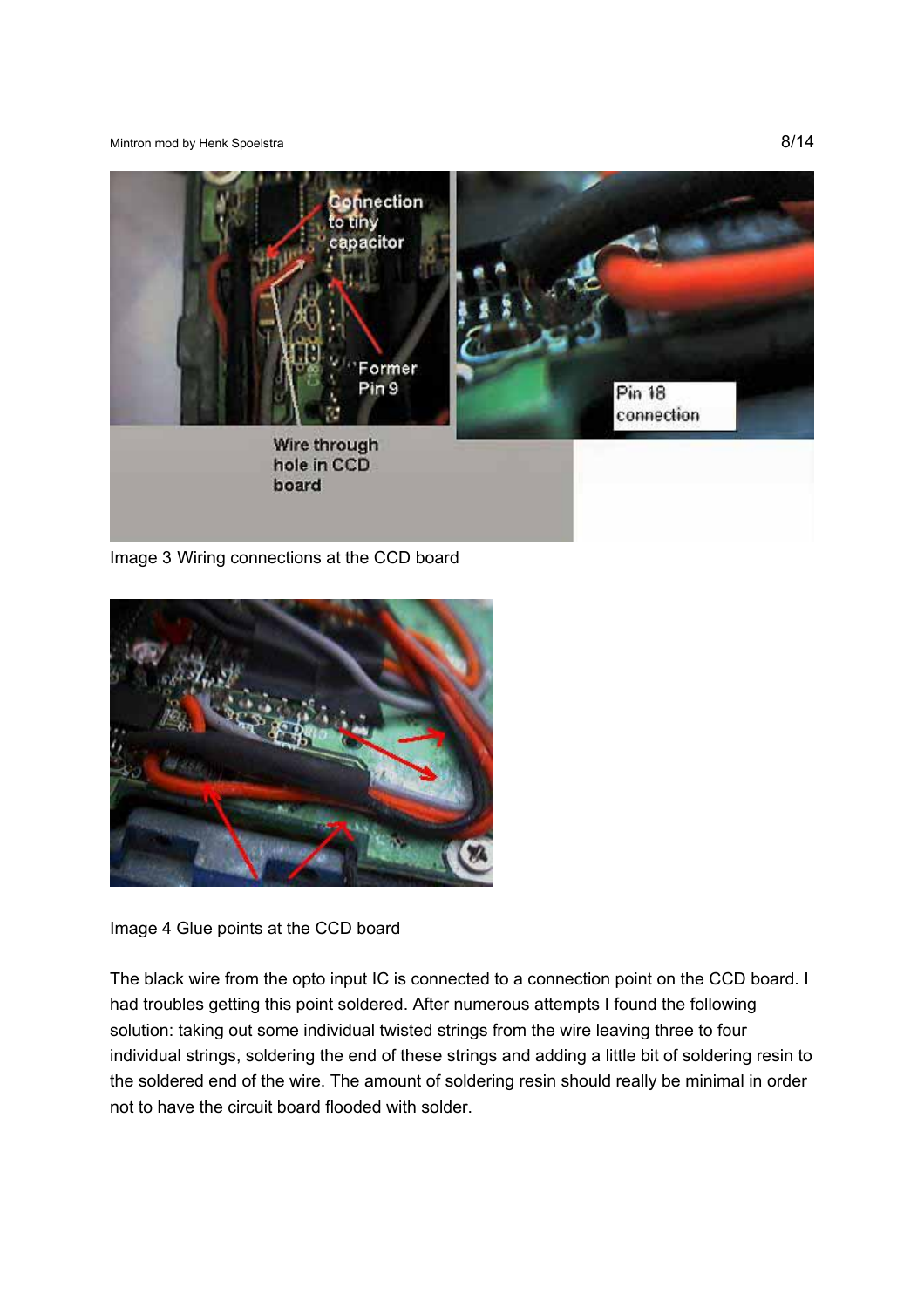## Soldering to the pin 9 connection points

At the Dan Otlowski images can be seen to which points the connection should be made. The tiny and small wire connecting to pin 9 of the CCD can be put through the hole in the CCD board.

# Soldering to the 12V power supply

At the printed circuit board at the rear end of the camera there are a few points to which the 12V connection and grounding can be made. I checked the 12V connector and the points rear-end board with an ohmmeter.



Image 5 Connection points for 12V and grounding

# **Testing**

After the soldering the most exiting moment started. Covering the camera with a thick black cloth and applying 12V I waited until the amp-glow started (with the switch in amp-on mode). After the screen refreshings decreased to about 3 seconds and were stable I pulled the switch. Then nothing happened! It took about 5 seconds until the screen popped "live" with virtually no amp-glow! Only the warm and hot pixels were visible as a starry night sky (it was quite warm weather during testing). Then I said, "YES!" it works! Thanks to Dan Otlowski!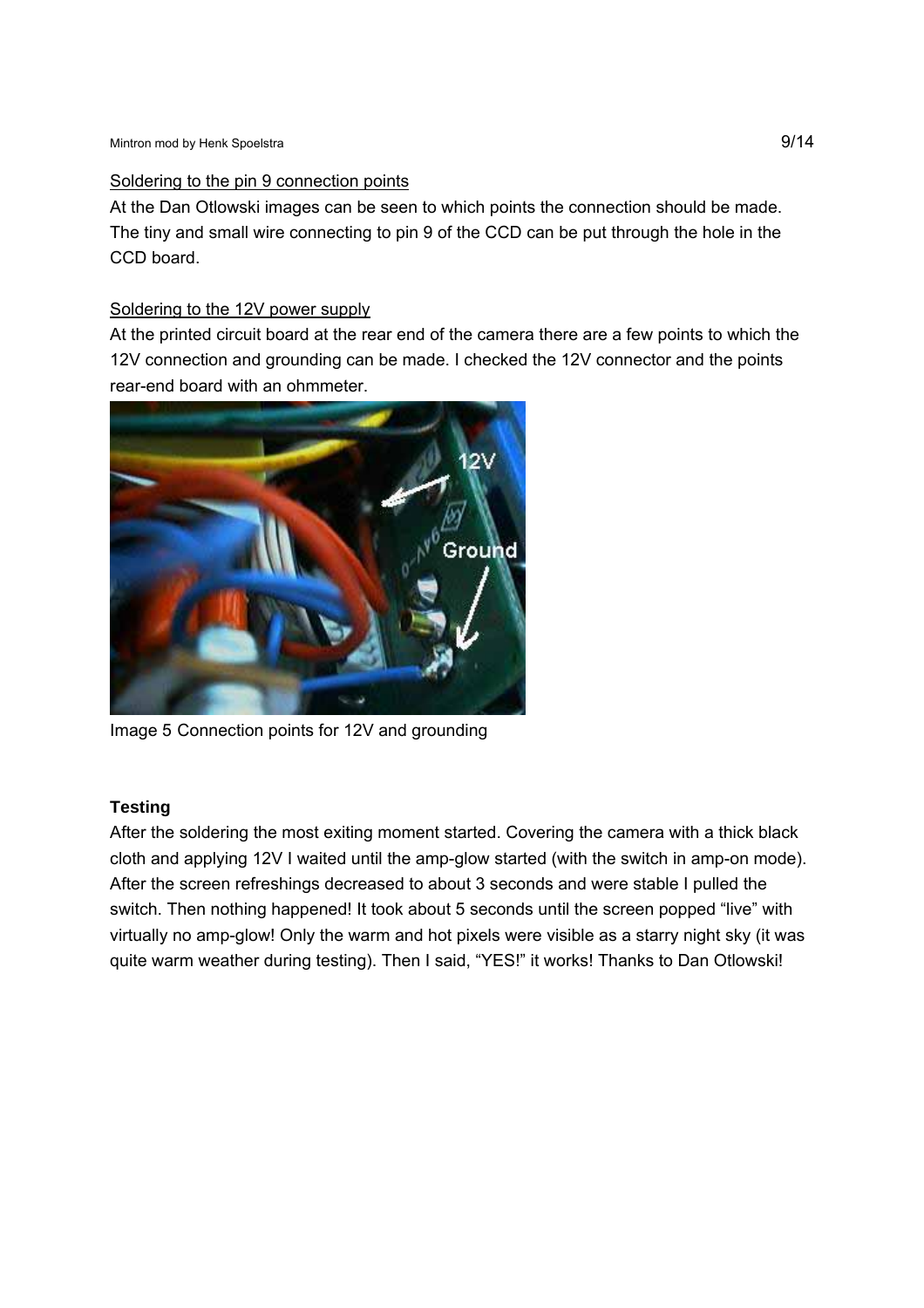Mintron mod by Henk Spoelstra **10/14** 



Image 6 Full darkness amp-on (left) and amp-off (right): everything is working!

# **Final mounting of the mod circuit board**

The mod circuit was mounted into the Mintron. I needed to rotate the RS-232 board 180 horizontally degrees before mounting. As insulation between the bottom-side of the RS-232 board and the top of the mod circuit board, I cut a piece of plastic sheet and placed it just under the RS-232 and attached it with the same screws as for the RS-232 board.

I closed the Mintron carefully and attached the switch. Then I redid a test and saw on the screen steady diagonal lines! The lines are also already visible in the previous image.



Image 7 Amp-off and showing diagonal lines

After opening the Mintron and checking with an oscilloscope at the several test points I could not find the culprit! Then I simply rearranged the wires connecting the CCD-board to the mod circuit board inside the Mintron slightly. And gone were the diagonal lines with amp-on and amp-off. Apparently there was some signal pick-up.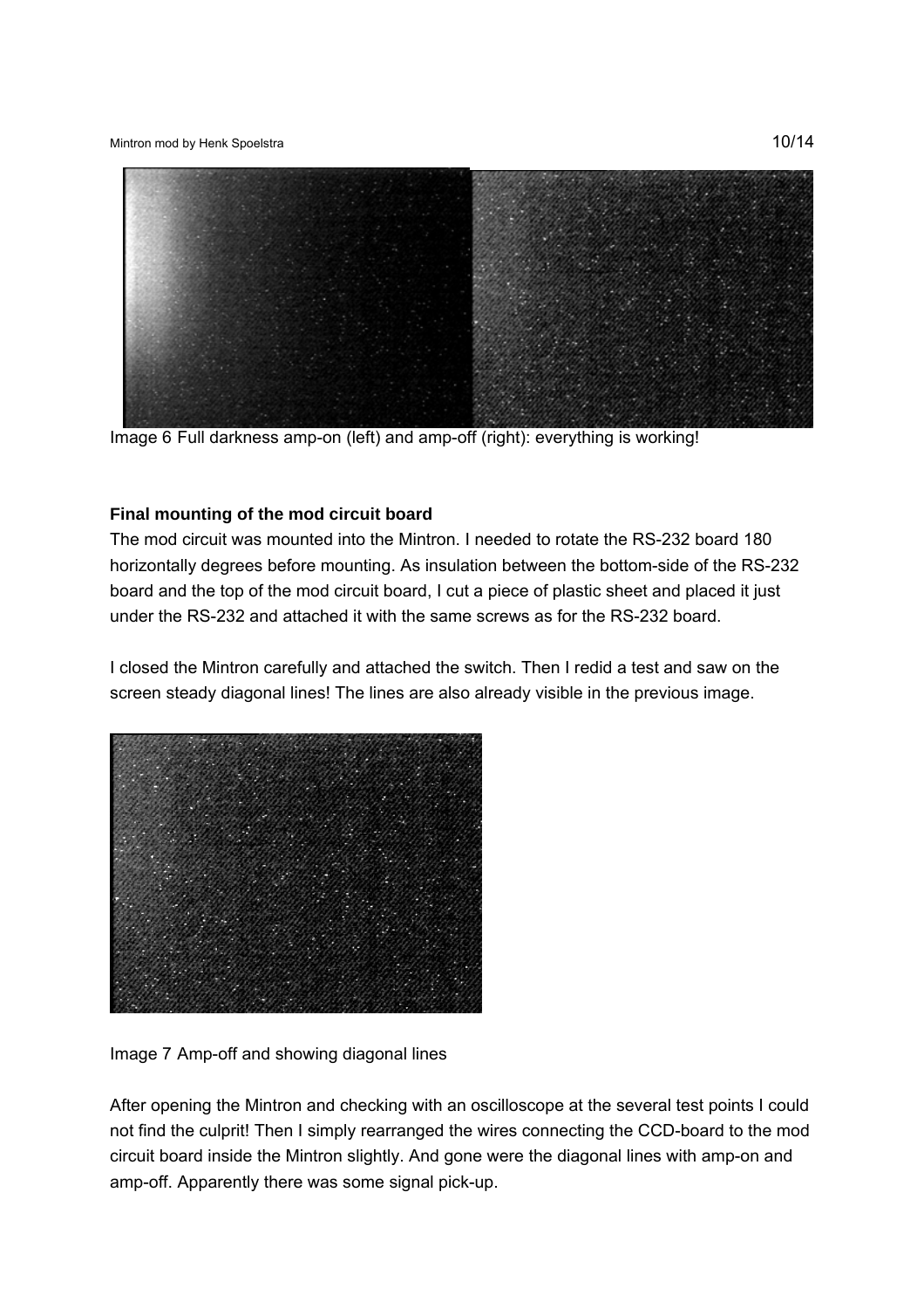#### Mintron mod by Henk Spoelstra **11/14**



Image 8 Amp-on and amp-off after rearranging the wires: No more diagonal lines!

# **Specific other issues I experienced**

### *Guarantee*

It should be obvious that making modifications to the Mintron will cancel any warranties.

## *Soldering*

I found soldering the wires of the amp-off circuit to the Mintron the most difficult part (see the chapter with difficulties). Also fixation/securing of the wires to the board is a point of serious concern and should not be underestimated.

# *Switch*

I changed amp-off/on switches four (!) times. I now have a high quality switch which works perfect. All the other mini-switches were poor of construction. Pushing side wards against the lever of the switch gave already interruptions of the read-out and noise on the TV-screen.

# *Assembling / flat cable*

I have disassembled the Mintron quite a number of times for other modifications. I removed the flat cable every time from the connector. The end result now is that the connectors don't grip on the flat cable tight enough anymore, with the result of a "dead" Mintron. After numerous attempts to put the cable in its place again, I have got the Mintron working again, although the shutter function does not work anymore (I cannot use the Mintron anymore during high light levels). So my advice is to remove the flat cable only when really, really necessary.

*Time*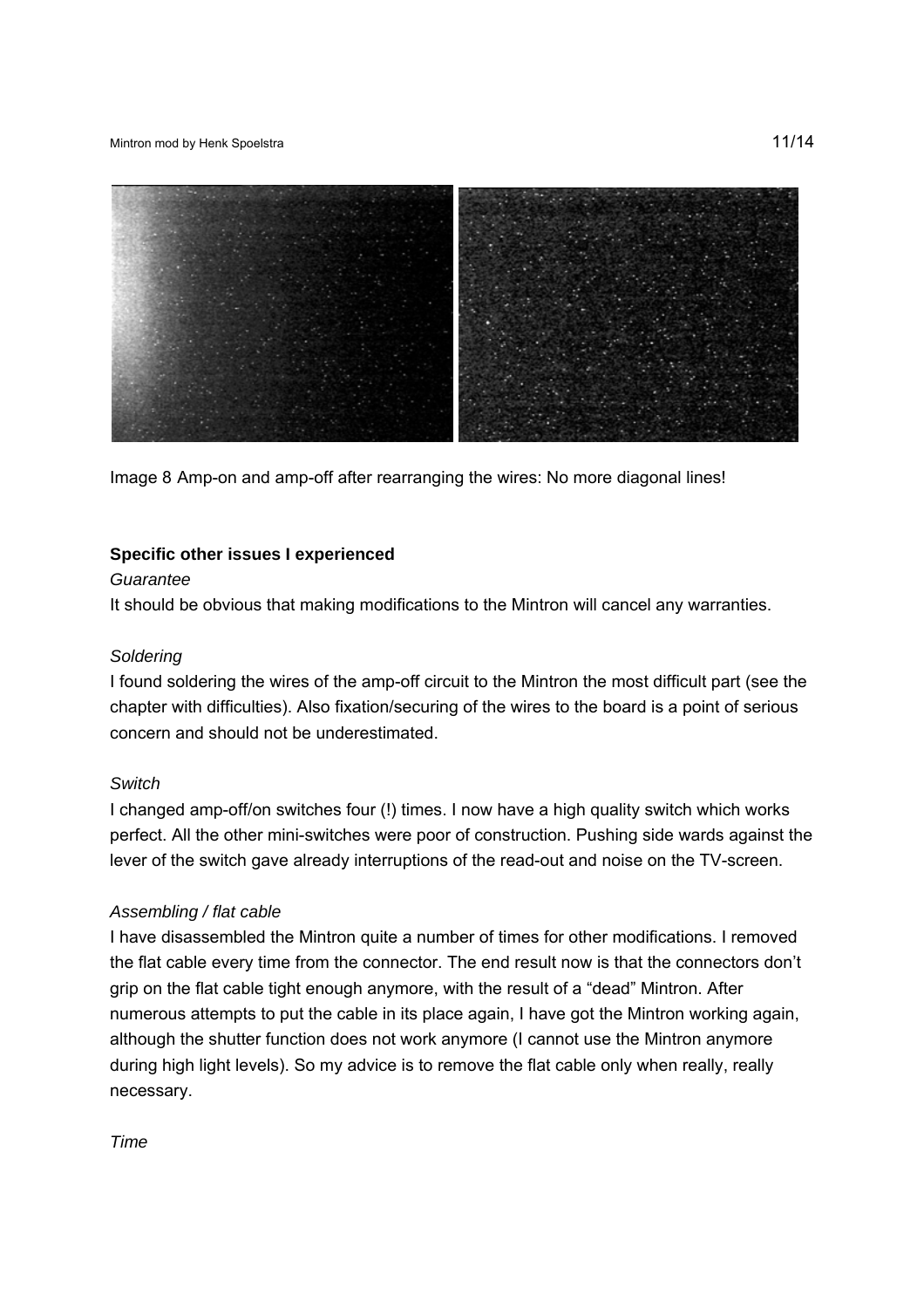I took ample of time to finish this project. It took me about one day designing the physical layout of the circuit board. About two evenings of soldering the components to board. Testing the circuit wiring and the timers about one day. Cutting the CCD and soldering the wires to the Mintron one day. Soldering the circuit to the Mintron two wires took me FOUR hours (!). Redoing this again (after breaking off the wires) about THREE hours. It takes time to make the soldering iron OK.

### *Changing the green LED*

During the soldering to the 12V power supply connection, I also changed the green LED by a red LED and a more limiting resistor (for me a 10 kΩ resistor was sufficient to bring the light level down. Others on the Internet make use of a 100 k $\Omega$  resistor for lower light levels). During exchanging the LED it is of course important to check polarity of the LED.



 Image 9 Location of the LED and limiting resistor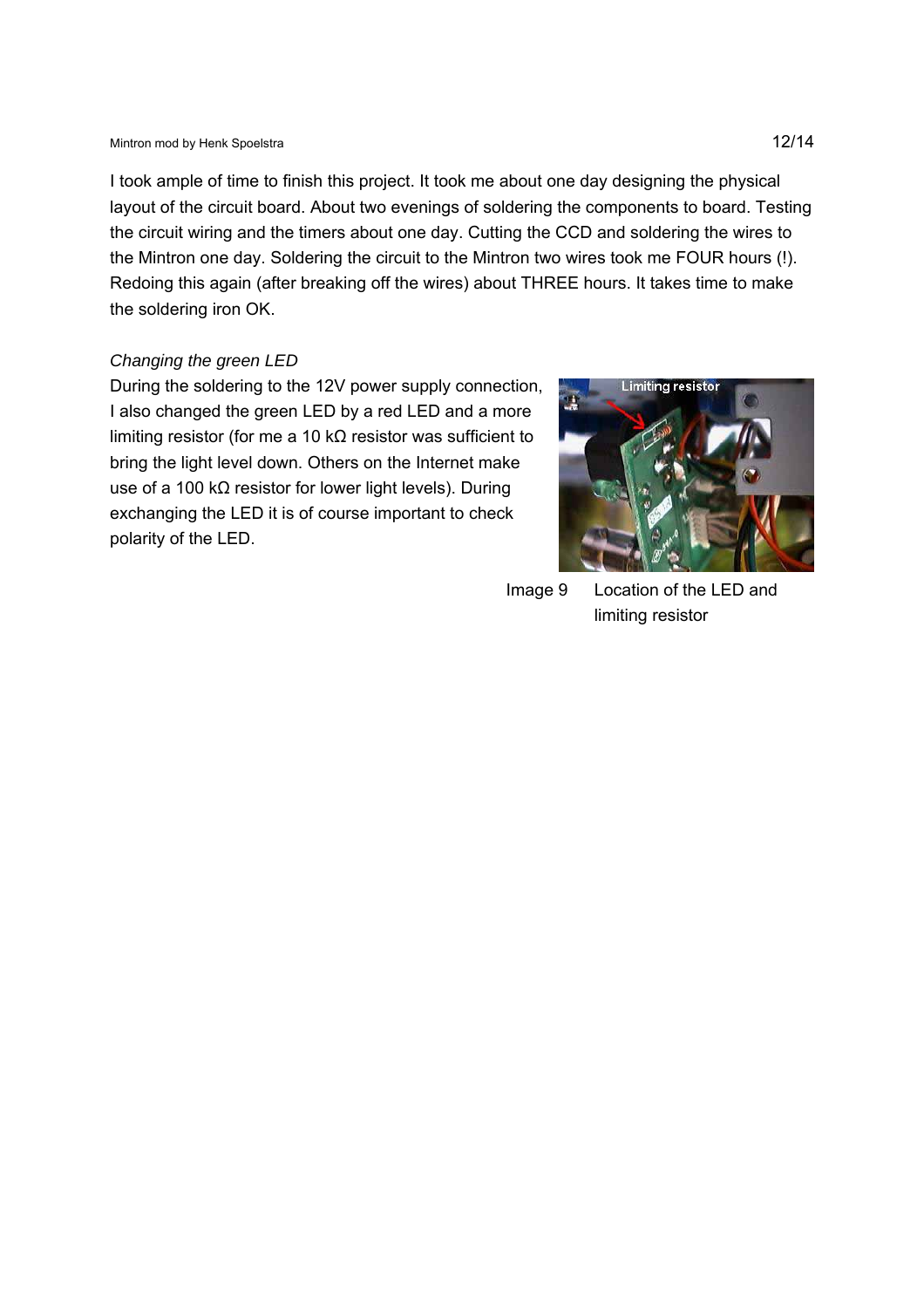Mintron mod by Henk Spoelstra **13/14** 

**APPENDIX I CIRCUIT DIAGRAM (ORIGINAL DESIGN BY DAN OTLOWSKI)**